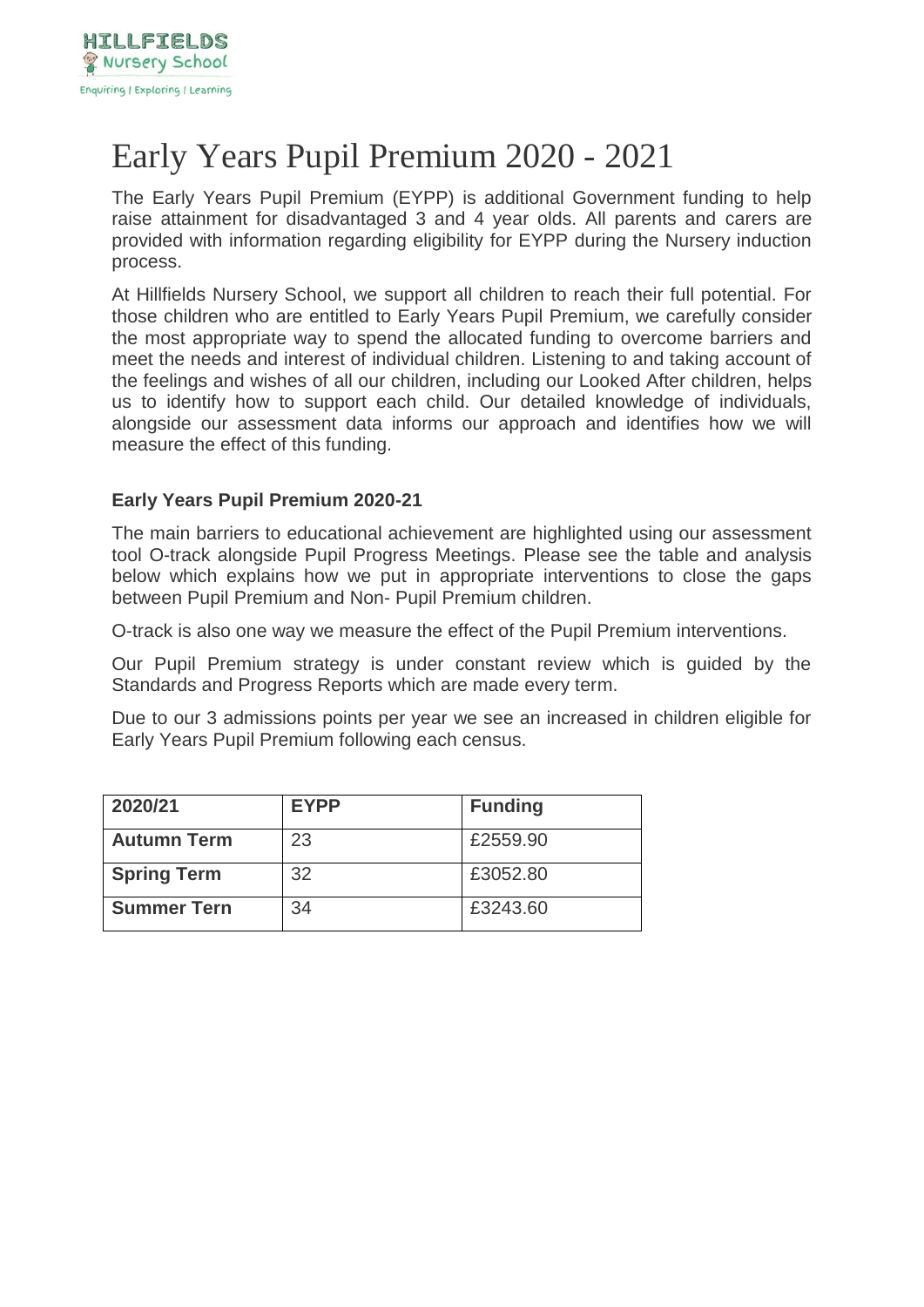

Enquiring | Exploring | Learning

# **Baseline Assessments September 2020**

**Key** 

EYPP – Early Years Pupil Premium ARE – Age Related Expectations CL – Communication and Language PD – Physical Development PSED – Personal, Social, Emotional Development

|                                               | <b>CL</b> | <b>PD</b> | <b>PSED</b> | Literacy | <b>Maths</b> |
|-----------------------------------------------|-----------|-----------|-------------|----------|--------------|
| <b>EYPP</b><br><b>ARE or</b><br>above         | $0\%$     | $0\%$     | 0%          | 0%       | 0%           |
| Non-<br><b>EYPP</b><br><b>ARE or</b><br>above | 1.6%      | 0.8%      | 2.7%        | 1.6%     | 0%           |

There are 23 pupil premium children and 38 non pupil premium children in this group. *These assessments are based on Nursery 2 child's data as there is not a direct comparison between our Nursery 1s receiving EYPP from January/ April and non-EYPP as we do not have the data to say if they non-EYPP or EYPP yet not eligible due to age currently.*

#### **Assessments Spring 2021**

|                                               | <b>CL</b> | <b>PD</b> | <b>PSED</b> | Literacy | <b>Maths</b> |
|-----------------------------------------------|-----------|-----------|-------------|----------|--------------|
| <b>EYPP</b><br><b>ARE or</b><br>above         | 9.7%      | 16.7%     | 15.3%       | 4.2%     | 4.2%         |
| Non-<br><b>EYPP</b><br><b>ARE or</b><br>above | 2.6%      | 17.1%     | 13.2%       | 1.3%     | 1.3%         |

This data is not secure as it was done after January 2021 lockdown and so children were resettled and parents kept children away if there were signs of COVID around.

#### **Assessments Summer 2021**

|                                               | <b>CL</b> | <b>PD</b> | <b>PSED</b> | Literacy | <b>Maths</b> |
|-----------------------------------------------|-----------|-----------|-------------|----------|--------------|
| <b>EYPP</b><br><b>ARE or</b><br>above         | 30.7%     | 26.9%     | 23.1%       | 11.5%    | 23.1%        |
| Non-<br><b>EYPP</b><br><b>ARE or</b><br>above | 34.1%     | 43.9%     | 32.5%       | 9.8%     | 23.2%        |

At the end of this year 26 children EYPP 41 non-EYPP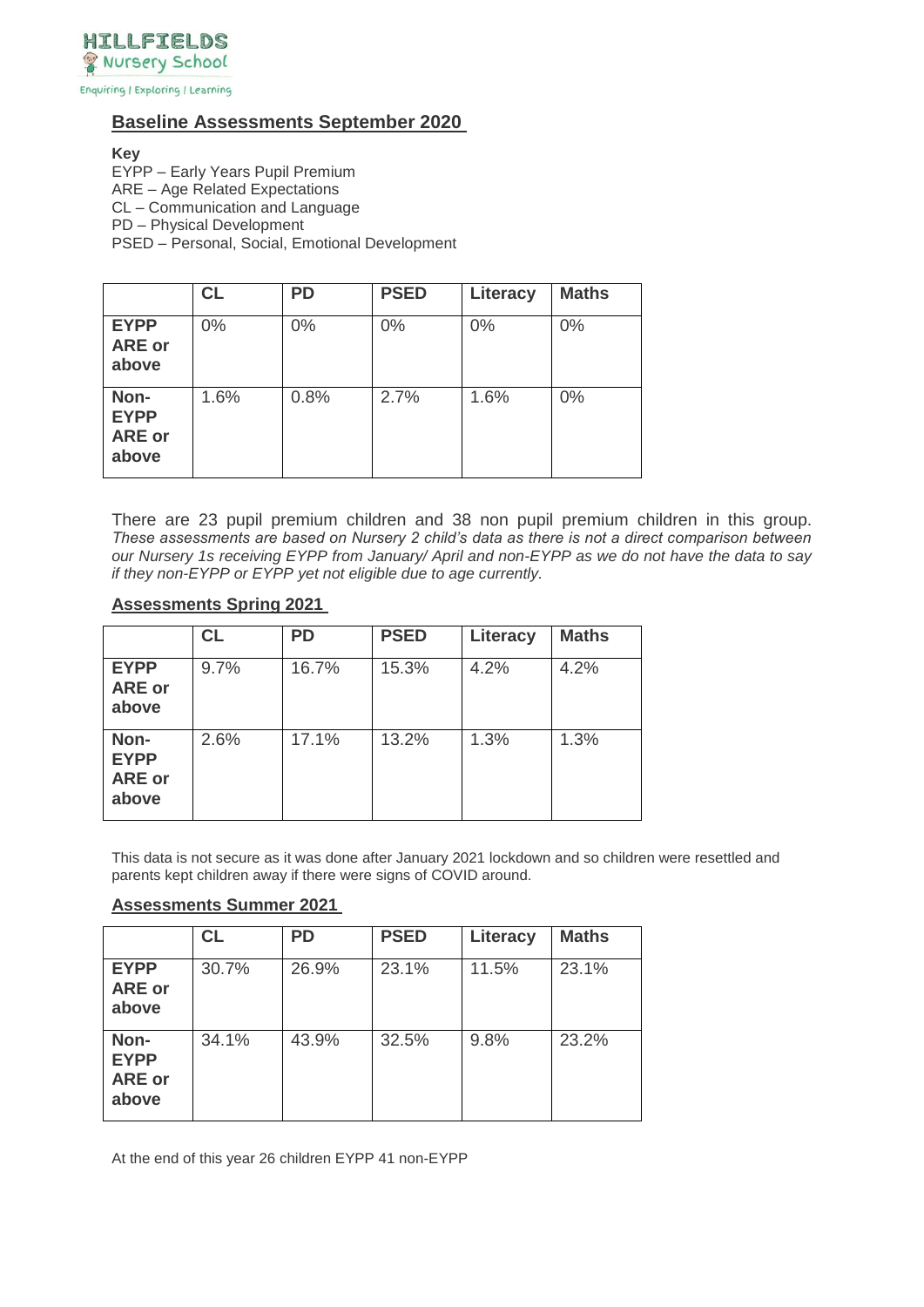

# **Education Endowment Foundation: Early Years Toolkit**

We use this to ensure our pupil premium spending is supported by research

| Education<br>Endowment<br>Foundation                                                                           |                                                                                                                         | <b>Early Years Toolkit</b><br>PDF Generated: 11th June, 2018                                                                                                                                                                                                                                                                                                                                                                                                |             |
|----------------------------------------------------------------------------------------------------------------|-------------------------------------------------------------------------------------------------------------------------|-------------------------------------------------------------------------------------------------------------------------------------------------------------------------------------------------------------------------------------------------------------------------------------------------------------------------------------------------------------------------------------------------------------------------------------------------------------|-------------|
| Communication and language approaches<br>High impact for very low cost, based on extensive evidence.           | $\textcircled{\texttt{f}}(\textcircled{\texttt{f}})(\textcircled{\texttt{f}})(\textcircled{\texttt{f}})$                | $\bigcirc\hspace{-0.75mm}\bigcirc\hspace{-0.75mm}\bigcirc\hspace{-0.75mm}\bigcirc\hspace{-0.75mm}\bigcirc\hspace{-0.75mm}\bigcirc\hspace{-0.75mm}\bigcirc\hspace{-0.75mm}\bigcirc\hspace{-0.75mm}\bigcirc\hspace{-0.75mm}\bigcirc\hspace{-0.75mm}\bigcirc\hspace{-0.75mm}\bigcirc\hspace{-0.75mm}\bigcirc\hspace{-0.75mm}\bigcirc\hspace{-0.75mm}\bigcirc\hspace{-0.75mm}\bigcirc\hspace{-0.75mm}\bigcirc\hspace{-0.75mm}\bigcirc\hspace{-0.75mm}\bigcirc\$ | +6          |
| Digital technology<br>Moderate impact for moderate cost, based on limited evidence.                            | $\textcircled{\texttt{f}}(\texttt{f})\textcircled{\texttt{f}}(\texttt{f})$                                              | $\bigcirc$ $\bigcirc$ $\bigcirc$<br>⋒                                                                                                                                                                                                                                                                                                                                                                                                                       | +4          |
| Earlier starting age<br>High impact for very high cost, based on moderate evidence.                            | $\mathbf{E}(\mathbf{E})\mathbf{E}(\mathbf{E})\mathbf{E}(\mathbf{E})$                                                    | $\bigcirc$ $\bigcirc$ $\bigcirc$ $\bigcirc$                                                                                                                                                                                                                                                                                                                                                                                                                 | +6          |
| Early literacy approaches<br>Moderate impact for very low cost, based on moderate evidence.                    | $\mathbf{E}(\mathbf{E})\mathbf{E}(\mathbf{E})\mathbf{E}(\mathbf{E})$                                                    | $\bigcirc$ $\bigcirc$ $\bigcirc$ $\bigcirc$                                                                                                                                                                                                                                                                                                                                                                                                                 | ۰4          |
| Early numeracy approaches<br>High impact for very low cost, based on extensive evidence.                       | $\textcircled{\texttt{f}}(\textcircled{\texttt{f}})(\textcircled{\texttt{f}})(\textcircled{\texttt{f}})$                | 00000                                                                                                                                                                                                                                                                                                                                                                                                                                                       | +6          |
| <b>Extra hours</b><br>Moderate impact for very high cost, based on limited evidence.                           | $\mathbf{E}(\mathbf{E})\mathbf{E}(\mathbf{E})\mathbf{E}(\mathbf{E})$                                                    | $\bigcirc$ $\bigcirc$ $\bigcirc$ $\bigcirc$                                                                                                                                                                                                                                                                                                                                                                                                                 | +3          |
| Parental engagement<br>Moderate impact for moderate cost, based on moderate evidence.                          | $\textcircled{\texttt{f}}(\texttt{f})\textcircled{\texttt{f}}(\texttt{f})$                                              | $\bigcirc$ $\bigcirc$ $\bigcirc$ $\bigcirc$                                                                                                                                                                                                                                                                                                                                                                                                                 | +4          |
| Physical development approaches<br>Moderate impact for very low cost, based on limited evidence.               | $\left(\mathbf{\hat{E}}\right)\mathbf{E}\left(\mathbf{\hat{E}}\right)\mathbf{E}\left(\mathbf{\hat{E}}\right)\mathbf{E}$ | $\bigcirc$ $\bigcirc$ $\bigcirc$ $\bigcirc$                                                                                                                                                                                                                                                                                                                                                                                                                 | +3          |
| <b>Built environment</b><br>Very low or no impact for low cost, based on very limited evidence.                | $\left(\mathbf{E}\right)\left(\mathbf{E}\right)\left(\mathbf{E}\right)\left(\mathbf{E}\right)\left(\mathbf{E}\right)$   | $\bigcirc$ $\bigcirc$ $\bigcirc$ $\bigcirc$ $\bigcirc$                                                                                                                                                                                                                                                                                                                                                                                                      | $\mathbf 0$ |
| Play-based learning<br>Moderate impact for very low cost, based on very limited evidence.                      | $\mathbf{E}(\mathbf{E})\mathbf{E}(\mathbf{E})\mathbf{E}(\mathbf{E})$                                                    |                                                                                                                                                                                                                                                                                                                                                                                                                                                             | +5          |
| Self-regulation strategies<br>Moderate impact for very low cost, based on limited evidence.                    | $\textcircled{\texttt{f}}(\textcircled{\texttt{f}})(\textcircled{\texttt{f}})(\textcircled{\texttt{f}})$                |                                                                                                                                                                                                                                                                                                                                                                                                                                                             | +5          |
| Social and emotional learning strategies<br>Moderate impact for moderate cost, based on very limited evidence. | $\textcircled{\texttt{f}}(\texttt{f})\textcircled{\texttt{f}}$<br>Œ                                                     | ∩<br>$\circ$<br>⊙<br>G<br>0                                                                                                                                                                                                                                                                                                                                                                                                                                 | ٠3          |

For more information, tools & supporting resources, please visit: https://educationendowmentfoundation.org.uk/

Copyright @ 2018 Education Endowment Foundation

*The green circles indicate by how many months, the research shows, could be achieved towards closing the attainment gap.*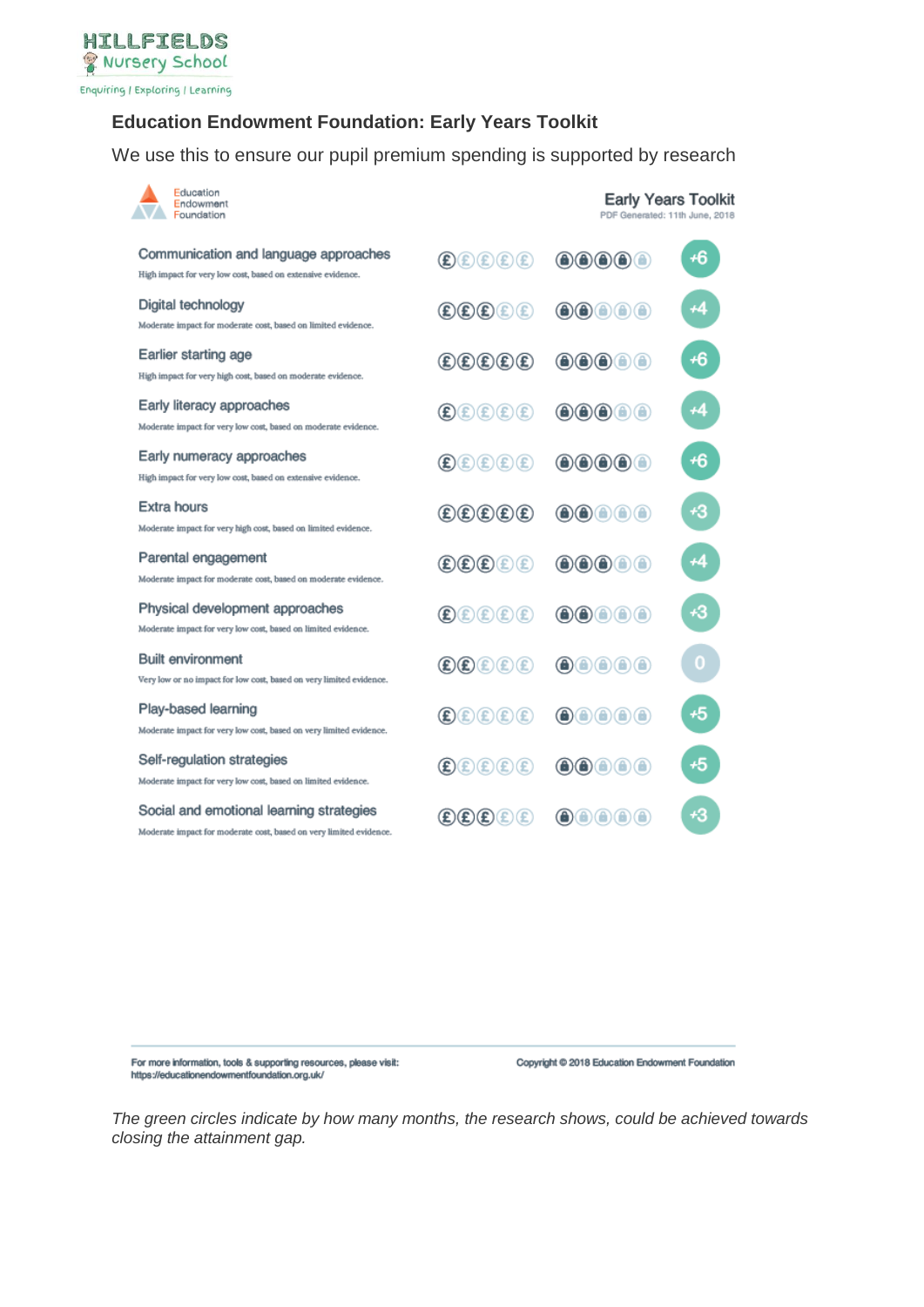

# Pupil Premium 2020-2021

Following Pupil Progress Meetings the following barriers to learning and interventions were identified.

| <b>EEF</b>             | <b>Barrier to</b><br>Learning                                                                                                                                                                                                 | <b>Intervention</b>                                                                                                    | Aim                                                                                                                                                                                                                                                                                                                                       | <b>End of Year Impact</b>                                                                                                                                                                                                                                                    |
|------------------------|-------------------------------------------------------------------------------------------------------------------------------------------------------------------------------------------------------------------------------|------------------------------------------------------------------------------------------------------------------------|-------------------------------------------------------------------------------------------------------------------------------------------------------------------------------------------------------------------------------------------------------------------------------------------------------------------------------------------|------------------------------------------------------------------------------------------------------------------------------------------------------------------------------------------------------------------------------------------------------------------------------|
| Parental<br>Engagement | <b>Families need</b><br>support with<br>attendance and<br>parenting                                                                                                                                                           | Learning Mentor and<br>Early Help - Support<br>available to target<br>intervention for parents<br>and children.        | Children with<br>EYPP have at<br>least attendance<br>that is at least<br>equal to the<br>school's overall<br>attendance                                                                                                                                                                                                                   | <b>EYPP</b> attendance<br>(63% elected to isolate for the lockdown period)<br>71.9%<br>Overall attendance<br>70.9%<br>Within the EYPP group of pupils 46.7% accessed<br>support from out Early Help and Learning Mentor to<br>support their attendance around COVID concerns |
| Parental<br>Engagement | <b>Families need</b><br>support with<br>parenting<br>(this was<br>particularly targeted<br>this year as we<br>could not have<br>groups of parents<br>together because of<br>COVID mitigations,<br>this reduced the<br>number) | <b>Learning Mentor and</b><br>Early Help - Support<br>available to target<br>intervention for parents<br>and children. | Children on support<br>plans e.g. CIN are<br>given support in the<br>classroom and<br>parents are given<br>school support<br>100% of children<br>who have support<br>through Social Care<br>and Children's<br>Services are<br>supported with a<br>voice at core<br>meetings and<br>support in the<br>classroom and<br>support to parents. | No. of children identified:<br>17<br>Attendance at meetings:<br>10 this is a range of Early Help, Child in Need, Child<br>Protection and Early Support (SEND)<br>Additional support given to child:<br>Additional support given to parents:                                  |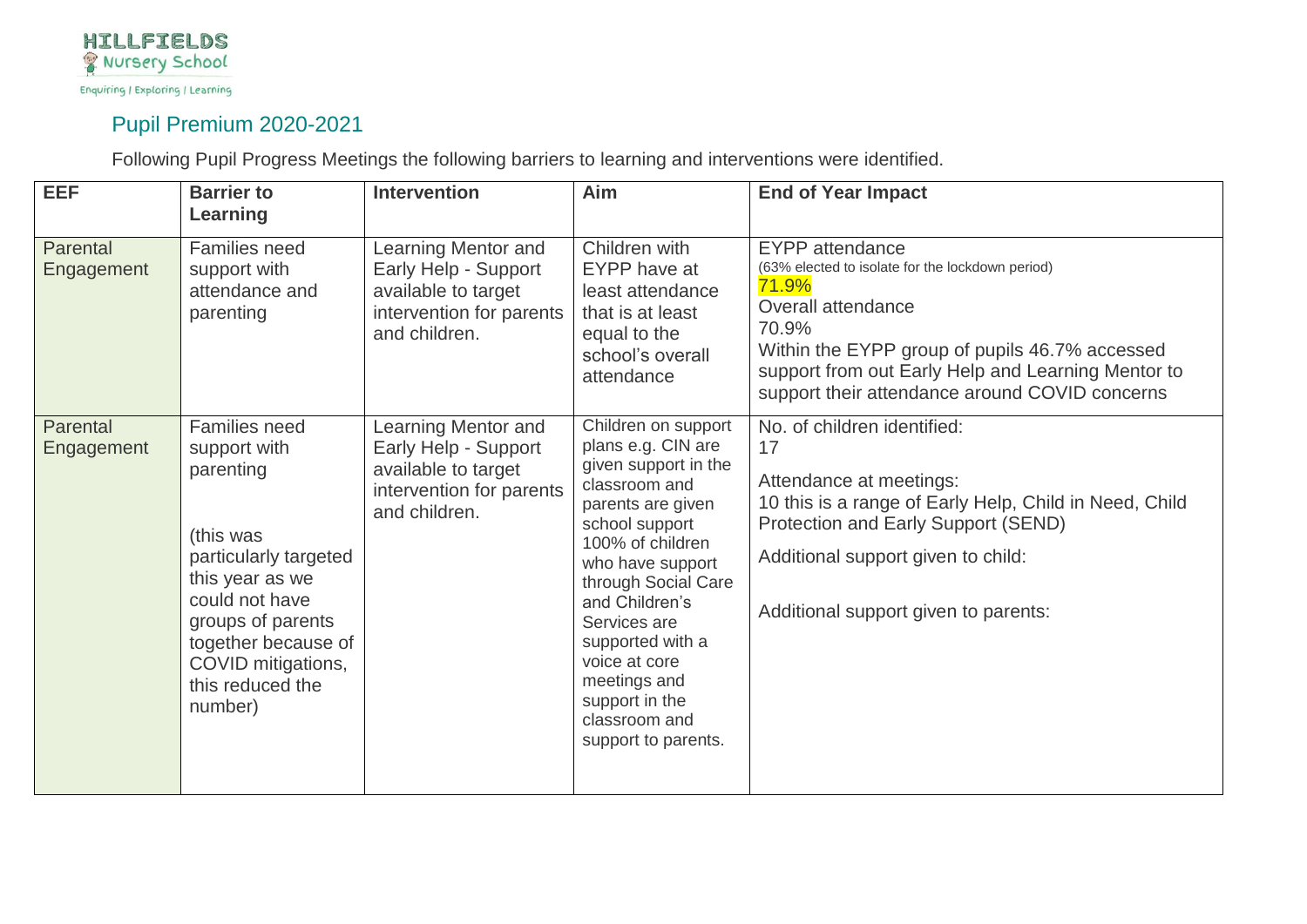

| Communication<br>and Language<br>approaches | Children need early<br>identification from<br>school Speech and<br>Language therapist | School buys into<br><b>Coventry Speech</b><br>therapy service for 0.5<br>day a week | Early identification<br>allows targeted<br>support in nursery<br>for 3 months and<br>then NHS<br>intervention if still<br>required<br>From the point of<br>identification staff<br>are confident to<br>implement early<br>intervention<br>strategies for<br>specified children | No. of children identified:11<br>Children reaching targets before NHS support:<br>School SALT intervention was set for all children<br>identified. Of these 11 63.6% did not require a referral<br>after working with school SALT and key person<br>intervention.<br>Children referred into NHS Speech & Language<br>36.4% of the children identified made progress against<br>their targets but not at a rapid enough rate and so were<br>then referred through to NHS speech therapy services. |
|---------------------------------------------|---------------------------------------------------------------------------------------|-------------------------------------------------------------------------------------|--------------------------------------------------------------------------------------------------------------------------------------------------------------------------------------------------------------------------------------------------------------------------------|--------------------------------------------------------------------------------------------------------------------------------------------------------------------------------------------------------------------------------------------------------------------------------------------------------------------------------------------------------------------------------------------------------------------------------------------------------------------------------------------------|
| Communication<br>and Language<br>approaches | Children need<br>support from staff<br>for early speech/<br>communication             | NHS speech therapist<br>provides training for<br>staff                              | Staff are confident<br>with the early<br>communication<br>interventions which<br>support early<br>language<br>development                                                                                                                                                      | 81% of staff who are feeling confident with the range of<br>strategies required to support Early speech and<br>language targets.<br>The staff who are most confident are those trained at<br>the support the children most often with their targets.<br>Of the staff who are less confident to plan time in to<br>work alongside to build up their confidence. The 19%<br>of staff are part time and have not accessed training.<br>Within classes, confident practitioners to work<br>alongside |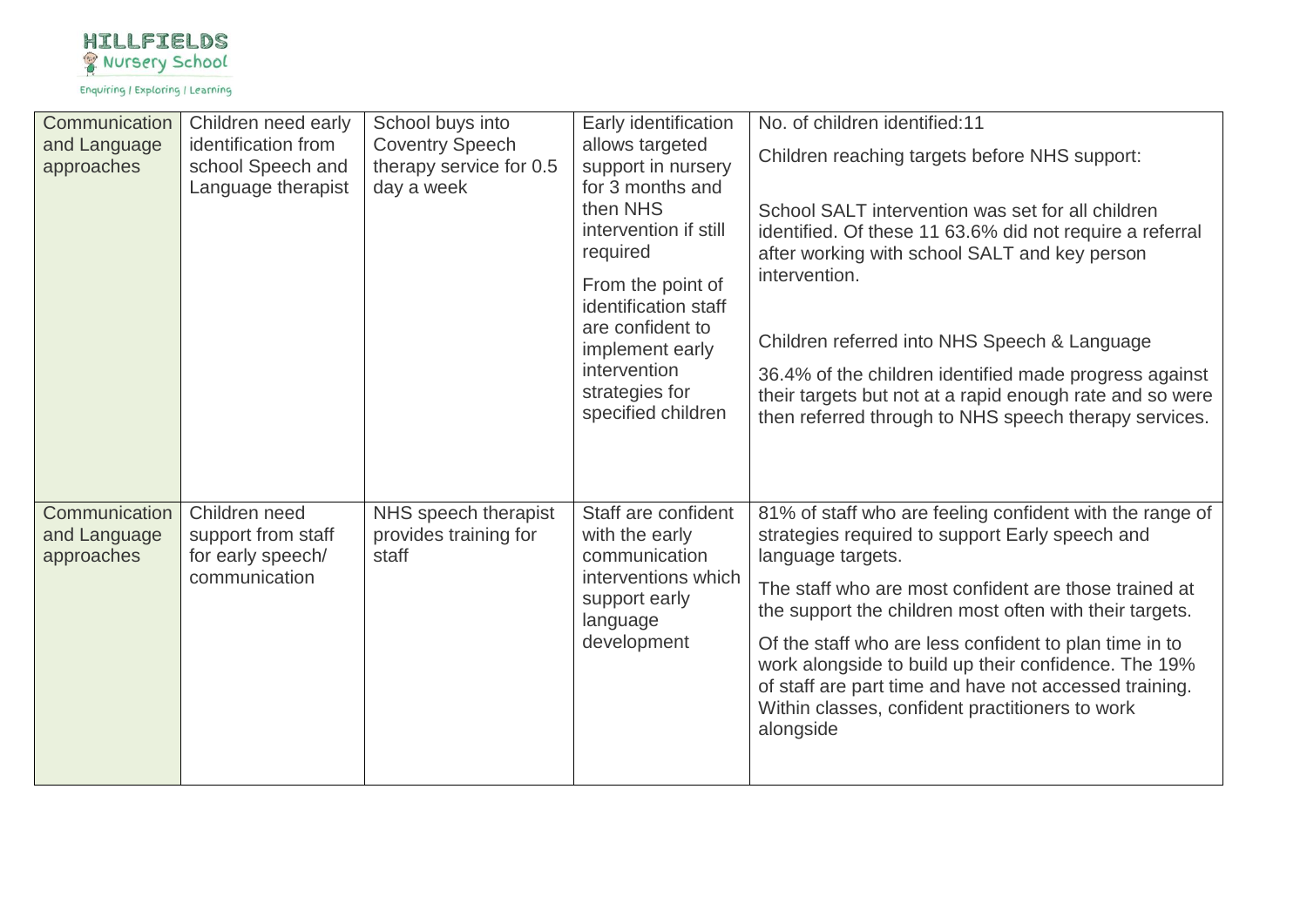

|                                                                                    | <b>SEND support</b>                                                                                                                                | When children are<br>identified with<br>additional needs where<br>an additional staff<br>member is supportive<br>for the child's progress<br>we receive SENIF<br>funding, this does not<br>cover the full rate of<br>pay and so is<br>supported by the | Children identified<br>with SEND are on<br>My Support Plans<br>(MSP) or<br><b>Educational Health</b><br><b>Care Plans</b><br>(EHCP) and the<br>additional staffing<br>allows for a<br>bespoke timetable<br>within the setting. | No. of children accessing SENIF funding - 2<br>50% with EHCP<br>50% with MSP<br>Steps progress through the year one child made 4.76<br>steps which is better than expected. Expected<br>progress is 2 steps.<br>One child made 1.18 steps progress but this was due<br>to 40.5% attendance as they are classed as Clinically<br>Extremely Vulnerable and underwent major surgery for                                   |
|------------------------------------------------------------------------------------|----------------------------------------------------------------------------------------------------------------------------------------------------|--------------------------------------------------------------------------------------------------------------------------------------------------------------------------------------------------------------------------------------------------------|--------------------------------------------------------------------------------------------------------------------------------------------------------------------------------------------------------------------------------|------------------------------------------------------------------------------------------------------------------------------------------------------------------------------------------------------------------------------------------------------------------------------------------------------------------------------------------------------------------------------------------------------------------------|
| <b>Play Based</b><br>Learning                                                      | Classroom<br>resources for<br>Speaking &<br>listening and fine<br>motor                                                                            | child's EYPP<br><b>Following Pupil</b><br>Progress meetings if<br>we find there is an<br>repetitive area for<br>development for EYPP<br>children we will offer<br>targeting resources.                                                                 | Analysis of<br>children's learning<br>allows targeted<br>resources to be<br>purchased if<br>required                                                                                                                           | a lifelong medical condition.<br>Resources were researched and areas assessed to<br>ensure that equipment wasn't repeated. A variety of<br>threading materials, natural resources, talking discs/<br>microphones.<br>Speaking average 3.5 steps which is better than<br>expected progress<br>Moving & Handling average 3.3 steps which is better<br>than expected progress                                             |
| Social and<br>emotional<br>learning<br>strategies<br>Self-regulation<br>strategies | Children are<br>starting nursery with<br><b>Adverse Childhood</b><br>Experiences. This<br>has been<br>exacerbated with<br>the effects of<br>COVID. | <b>Protective Behaviours</b><br>Training<br>Whole staff training for<br>the Protective<br>Behaviours Approach.                                                                                                                                         | School staff feel<br>confident in the<br>use of language<br>for Protective<br>Behaviours and it<br>is embedded in<br>practice                                                                                                  | This training was completed in 2 parts and so the gap<br>task was supportive of ensuring staff thought and<br>promoted the language of protective behaviours in the<br>classroom.<br>100% of staff feel that they are more confident with<br>protective behaviours and that being in large teams is<br>supportive because they can practice wording and<br>approaches that they see from other members of the<br>team. |